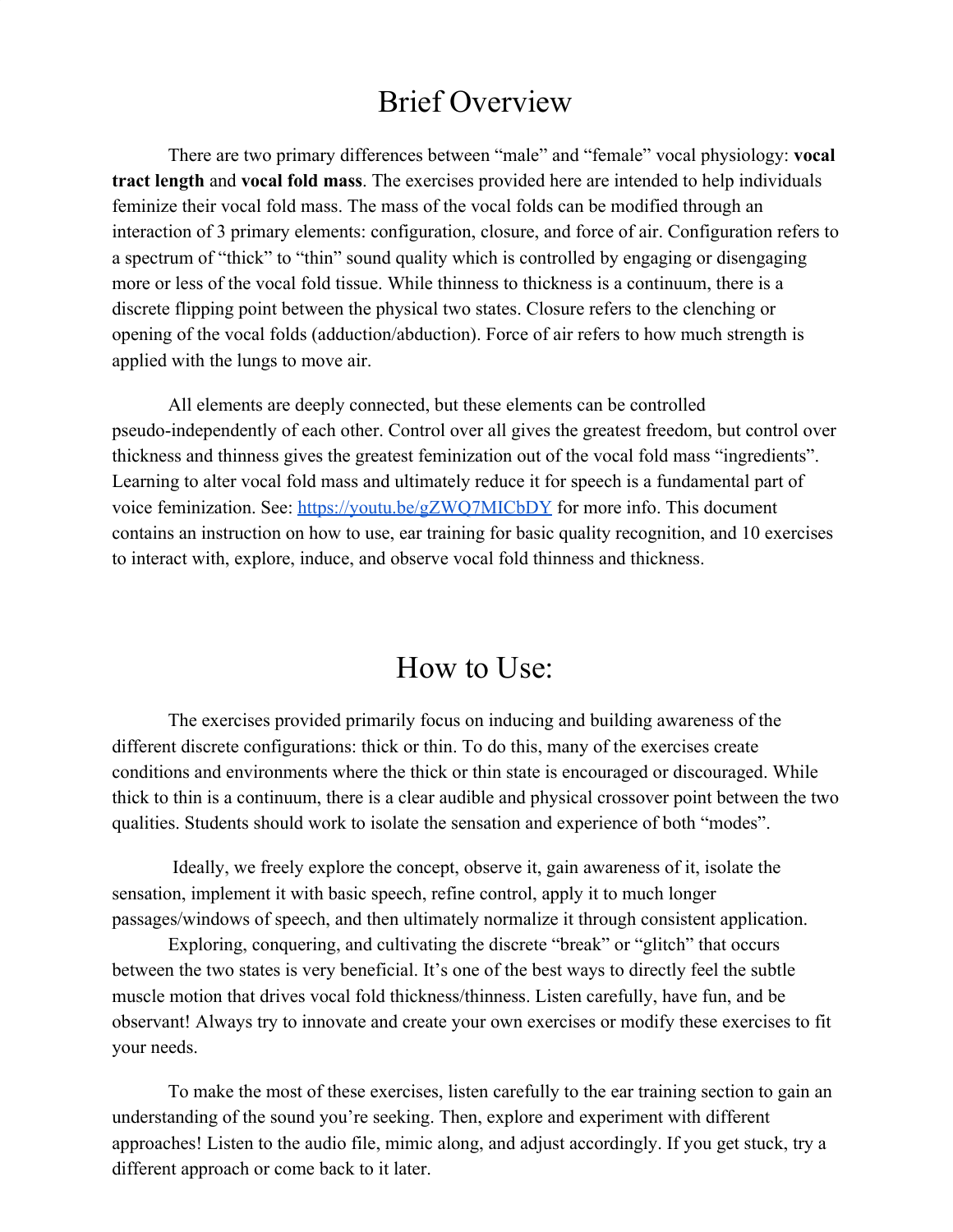## Listening and Ear Training

#### **Listen carefully to the following examples of thin vs thick sounds:**

Basic examples: Thick vs Thin | [Random](https://clyp.it/rcgw2g5h?token=10b84ab17a2957e3c7dea6ee3dc4700f) Sounds Thick vs Thin | Heat from Fire [Comparison](https://clyp.it/b3bv4upb?token=0339902f66a26f1adb5ae93d9a64ed41) Thick vs Thin | Dark [Resonance](https://clyp.it/mrh5fnd5?token=d4572694c91a8cb29a96f0df959e1f57) + Low Pitch Thick vs Thin | Bright [Resonance](https://clyp.it/h2bzsqek?token=e652fefb0ad58d21af23b565107986fe) + Higher Pitch

Notable Examples: Thick vs Thin | During R1 [exercise](https://clyp.it/0fy3xnuq?token=f49b7180477a7cecc5b2b92b91759eeb) Thick vs Thin | [Going](https://clyp.it/bozh4fy2?token=09b5cc18e5beae23d44c82459ea229aa) up in Pitch Thick vs Thin | [Freestyle](https://clyp.it/jeedw2n0?token=a1446aa607965b9cc94b1aef8d10e381)

Listen carefully to the "break" point between the two states: Thick vs Thin | [Transition](https://clyp.it/pjtk03bx?token=d0be46fb62b9f30f77478aa405f0f266) Point Thick vs Thin | [Transition](https://clyp.it/aukdknaq?token=4eb73316482b71c864c95a571f342ad1) Point with Moving Pitch

We are trying to develop a clear "thin" and "thick" bank of experiences and associations for you. When you listen, try to recall previous times where you've heard it. The goal is to build sensory continuity between thick and thin experiences. Then, the associations are formed more deeply and are recalled with greater ease.

# 10 Simple Exercises to Explore Thinness:

### 1. Pitch Slides for Thinness

#### **[Example 1](https://clyp.it/q3k04czh?token=d4a82a878ebb2b6c9a3c5993375e2867)**

Start with a thick and full sound then begin sliding upwards in pitch. The folds should automatically encourage thinning. The student can try to bring the thinness back down while maintaining the configuration. When doing this on your own, it's important to listen carefully to hear if the sound "glitches" throughout the pitch slide. After it glitches to thinness, bring the pitch back down and work on speaking comfortably with thinness.

Try to avoid going too high and up into the falsetto, which can often imitate the glitch we are seeking. This method seems to help people who can't find the coordination well in other ways. Estill documented that 1/2 or 1/3 of the way through a "trained singers" vocal range, the coordination would flip from thick to thin. This happens in untrained voices as well and makes for a very easy approach. This is especially interesting as it creates a connection for pitch training in feminization. It's really great to anchor the higher pitches with thinness to build the foundation behaviorally quicker.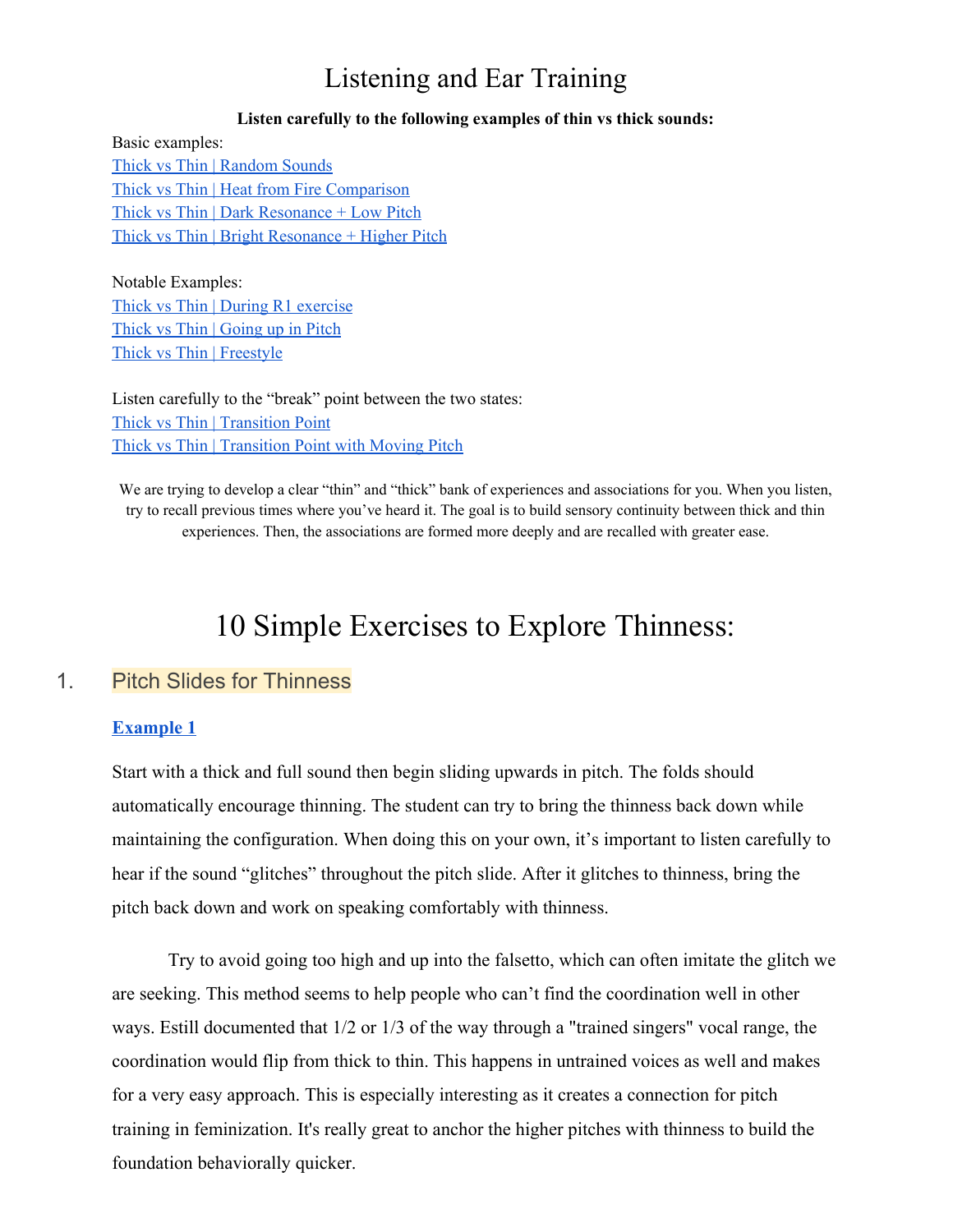## 2. Thick to Thin Pop Test

### **[Example 2](https://clyp.it/f2jt4raw?token=d54a8eb02ffe09d9c11b16dcddcbb2bc)**

Start with thick, heavy singing at any pitch then add a momentary burst of hot air. If done correctly, this should trigger a highly audible and sensible cue by exposing the break point between the thick configuration and thin configuration. This method is highly visible on a spectrogram as it shows up as a tall vertical line.

## 3. Pure Mimicry

#### **[Example 3](https://clyp.it/ulf1fbv5?token=8a8060e9f2d4b33ed0be438cdc956748)**

Often voices can achieve different qualities of thinness and thickness simply by mimicry. This approach should always be tried because it can lead to disproportionately fast growth. If you find success through pure mimicry, reflect on how the different qualities feel and try to isolate the muscular movement or sensation responsible for shifting between thick and thin.

## 4. Physical Compression of the Neck to Explore Thick vs Thin

### **[Example 4](https://clyp.it/zgoix03f?token=2a13b5365009b815d25b4c7821283d48)**

Movement of the neck and/or head can alter the vocal fold mass. This method is a fun and insightful approach to observe thin and thick sounds without requiring direct control over the muscles we are trying to learn. Consider this an exploratory exercise. There are several ways to do this. The simplest is to simply extend the head forward like a turtle popping out of its shell,

this should stretch the folds, causing a thinning event. If the head is drawn back tightly over the shoulders, the configuration will thicken. If you manage to get very noticeable effects with this, try returning to the resting position while maintaining the sound thin quality produced by moving the head forward. See:

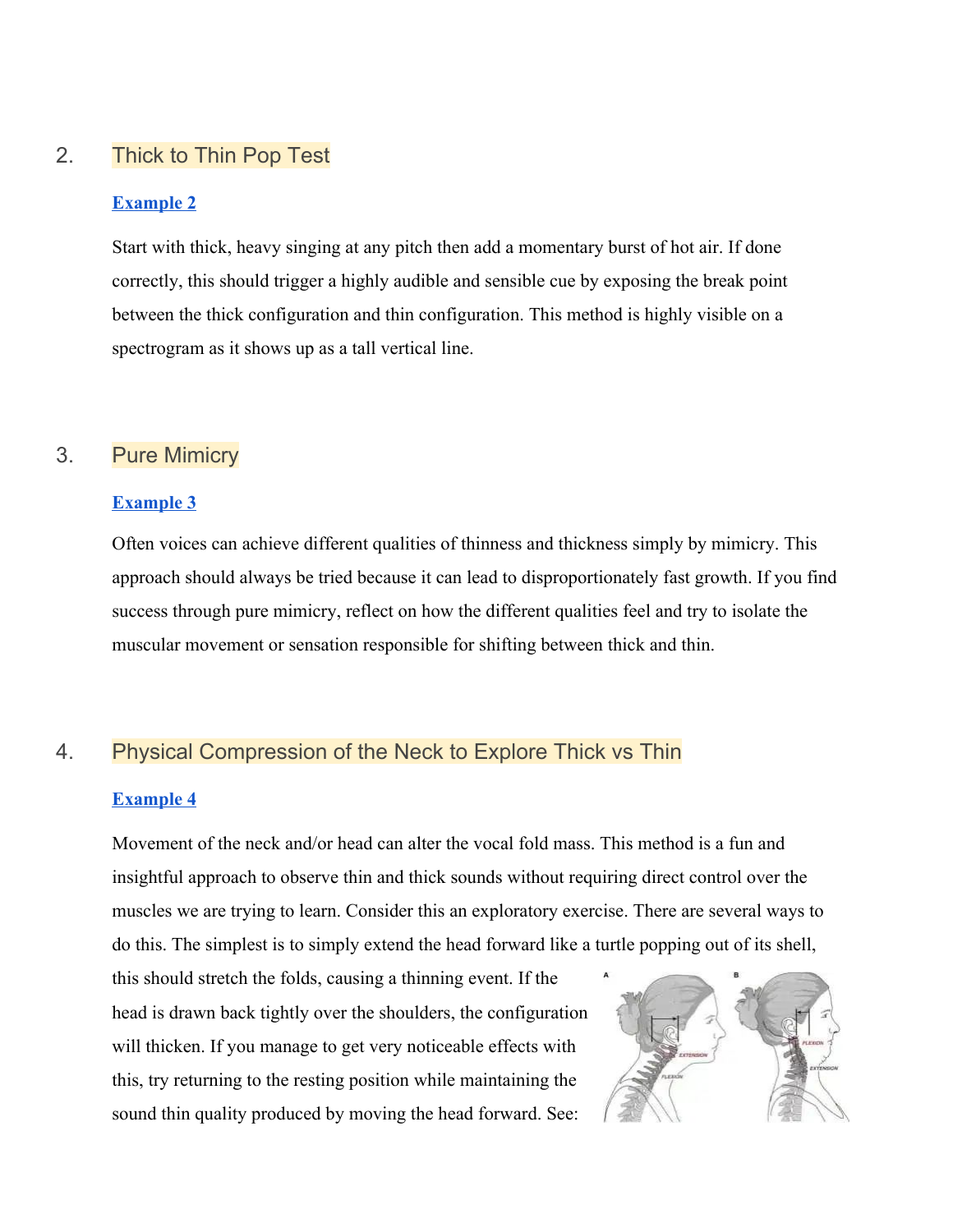## 5. Onset and offset based approaches **[Example 5](https://clyp.it/hcw4oosz?token=4c0d489f18e96c235aa11af6a4243230)**

The beginning and end of a spoken sound is called the *onset* and *offset*. Thicker vocal folds have much clunkier onset and offset. Thin vocal folds allow for very delicate and graceful onset/offset. By developing very gentle onsets and offsets, we thereby also train thinness. These approaches are very valuable for voices of all skill levels. All qualities of onset should be played with and all onset qualities are used in regular speech. However, isolating these "light onsets" can be a valuable self confirmation tool for vocal fold thinness.

Avoid being excessively breathy as thickness can be masked by added air. Retraction of the vestibular folds is baked into this exercise approach. Work to create the purest, cleanest, and smoothest possible onset you can. Focus on making the sound consistent and don't let it change after the onset.

## 6. Behavioral Trigger Approach

### **[Example 6](https://clyp.it/3c1efkvu?token=32c4e8f81e2e2c008a2f01b04269df07)**

Individuals often thin their voice in emotionally or culturally specific moments. There are many possible behavioral triggers and the optimal one will be unique for each person. Here are a few common behavioral triggers for thinness: Sobbing often induces thinness. Yawning often induces thinness. Speaking in a cutesy voice to a baby kitten induces thinning. Sighing often induces thinness. Any of these can be attempted to automatically trigger thinness by tapping into familiar states where you do thinness.

=This approach however seems to be less successful in untrained or inexperienced voices which are often uncomfortable really committing to sob qualities or character voice qualities. Behavioral trigger approaches like this require the student to fully "roleplay" the sound/feeling.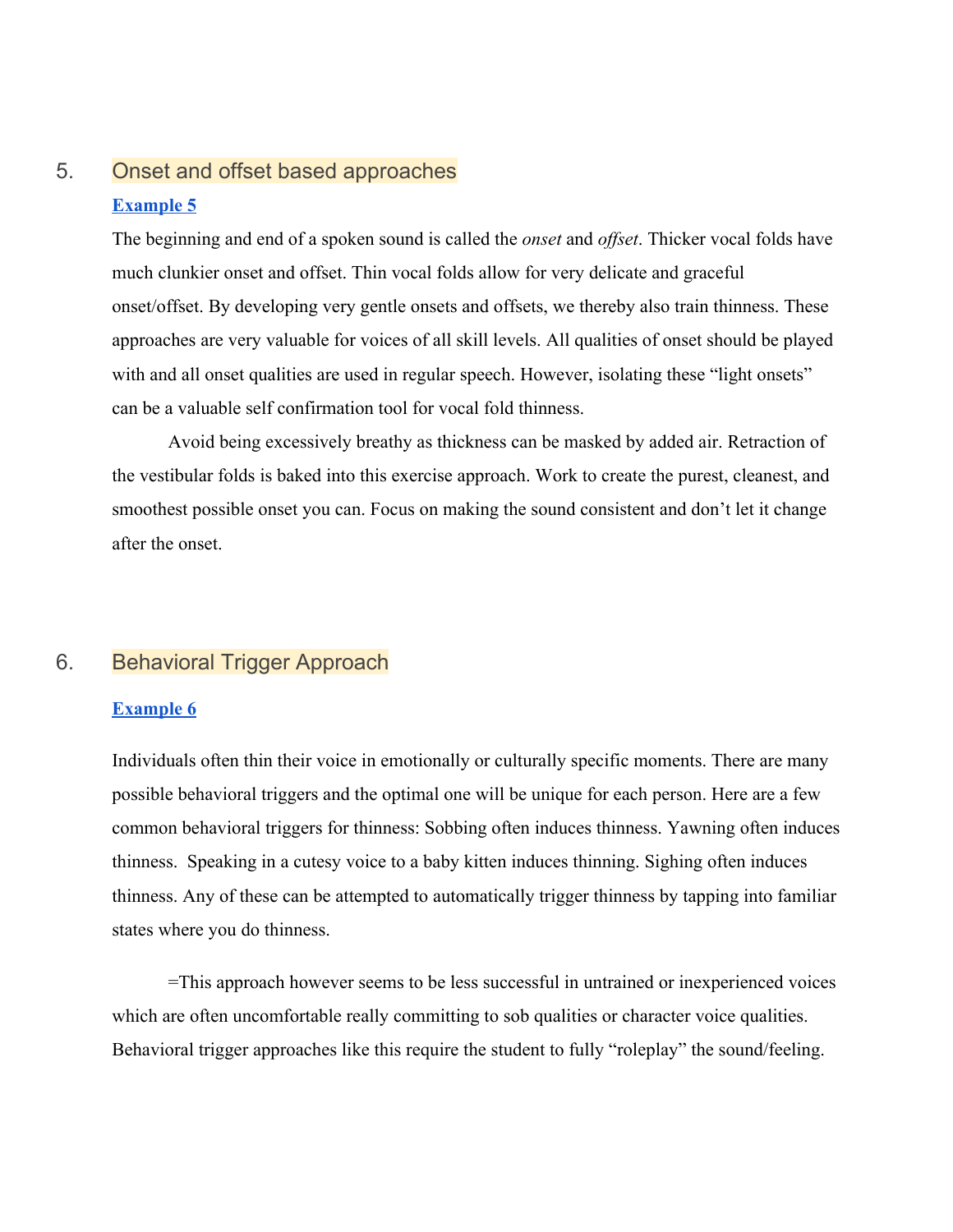## 7. SOVT Exercises bridged to Non-SOVT

#### **[Example 7](https://clyp.it/dvdihruq?token=43ac19d451f64ece78636d06e710c7c6)**

Start with the sound /m/ as in *Mom*. Keep the lips closed and lightly try to begin sound. Work to make it as thin and gentle of an onset as possible. When it feels very light, open the mouth and try to preserve the thinness then try to maintain and speak. The /m/ allows for a "semi-occluded vocal tract" exercise (SOVTe). These techniques create a backup of air pressure that pads and cushions the movement of the vocal folds. SOVT exercises are often used in voice therapy and voice rehabilitation. The backpressure makes gentle onset and subsequent thinness much easier. Implementing it into speech with this technique just requires the student to open the lips slowly and begin speaking.

### 8. Voiceless Thinness vs Thickness

#### **[Example 8](https://clyp.it/glm30y3k?token=2bdc191b7ce1f7b3e82f1cf3a5c39dc6)**

The thin and thick sound quality can be heard in voiceless, aspirate airflow. Create the sound /h/ and manipulate the way it sounds. The thicker /h/ is much heavier and compressed. The thinner /h/ has a specific hollow quality. Listen and try to hear/explore/find it.

This exercise specifically works on the false vocal fold behavior. The false vocal folds are glottal tissue that surround the true vocal folds. When the false folds are engaged more, the aspirate /h/ sound will gain intensity and compression. When the false folds are neutral, the /h/ will be moderate and relaxed. When the false folds are retracted, the /h/ will be near inaudible and the airflow will be much quieter and face less resistance. In this exercise, the "thick" /h/ is actually less a distinction of "thickness" and more a distinction of false vocal fold engaged. The "thin" /h/ is false vocal fold retracted.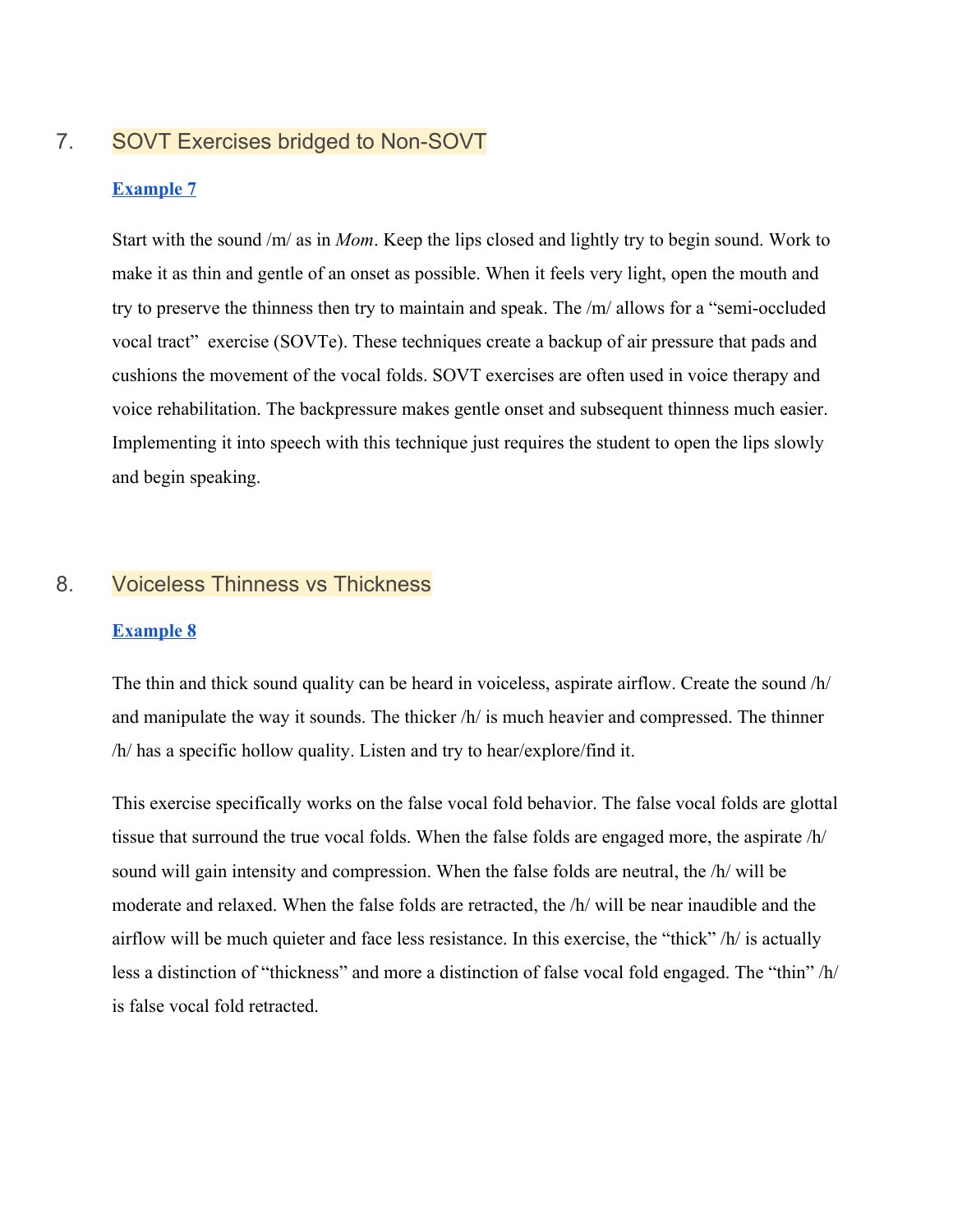### 9. Shreds of Tone

#### **[Example 9](https://clyp.it/ux3k2jfs?token=ea45345020344643750696cfc4e38e6f)**

In this exercise, you exhale a strong and sustained stream of air. During this sustained exhalation, try to produce a small and soft amount of tone then shift back into the air stream. This is a confirmation and exploration exercise for thinness. Thin vocal folds are capable of more agile and nuanced sound production. This allows for gentler onsets and the ability to gracefully shift between air and tone. Thicker vocal folds are much clunkier beginning and ending phonation. Because of this, onset exercises like this are a powerful self confirmation tool for thinness.

## 10. Gentle Ingressive Sounds Made Egressive

#### **[Example 10](https://clyp.it/vs3kqfdq?token=dada86b85aa4cdfe2ce535a66b521e17)**

Voices can also phonate by inhalation rather than exhalation. It's very difficult to make a comfortable pitched sound via inhalation without thin folds. Often students can learn to gently produce pitch with inwards phonation then reverse the direction of the airflow and remain on the thin folds. This approach can be valuable because comfort guides the student to thinness.

# Application

Through experimentation with these approaches, work to isolate the thin sensation and maintain it during moments of speech. Avoid becoming too quiet, weak, breathy, or thick. Often, when an individual first tries to apply a new concept, the speech can become awkward or unnatural in rhythm and flow. Try to speak exactly as you would without the technique but apply its influence. Ideally, we explore the concept, isolate the sensation, try it with basic speech, gain greater control of it, apply it to much longer passages or windows of speech, and then ultimately normalize it through consistent application.

# Closing Thoughts

Voice is a complex and non-linear behavioral feedback loop running on bioacoustic hardware. The sum of all behaviors running creates the overall output of a voice. While vocal fold mass is rooted in physiology from hormones and genetics, users can take control of the voice and behaviorally manipulate the vocal fold mass across a great spectrum of options. Gaining control over vocal fold mass is a critical control for vocal freedom. Those who gain